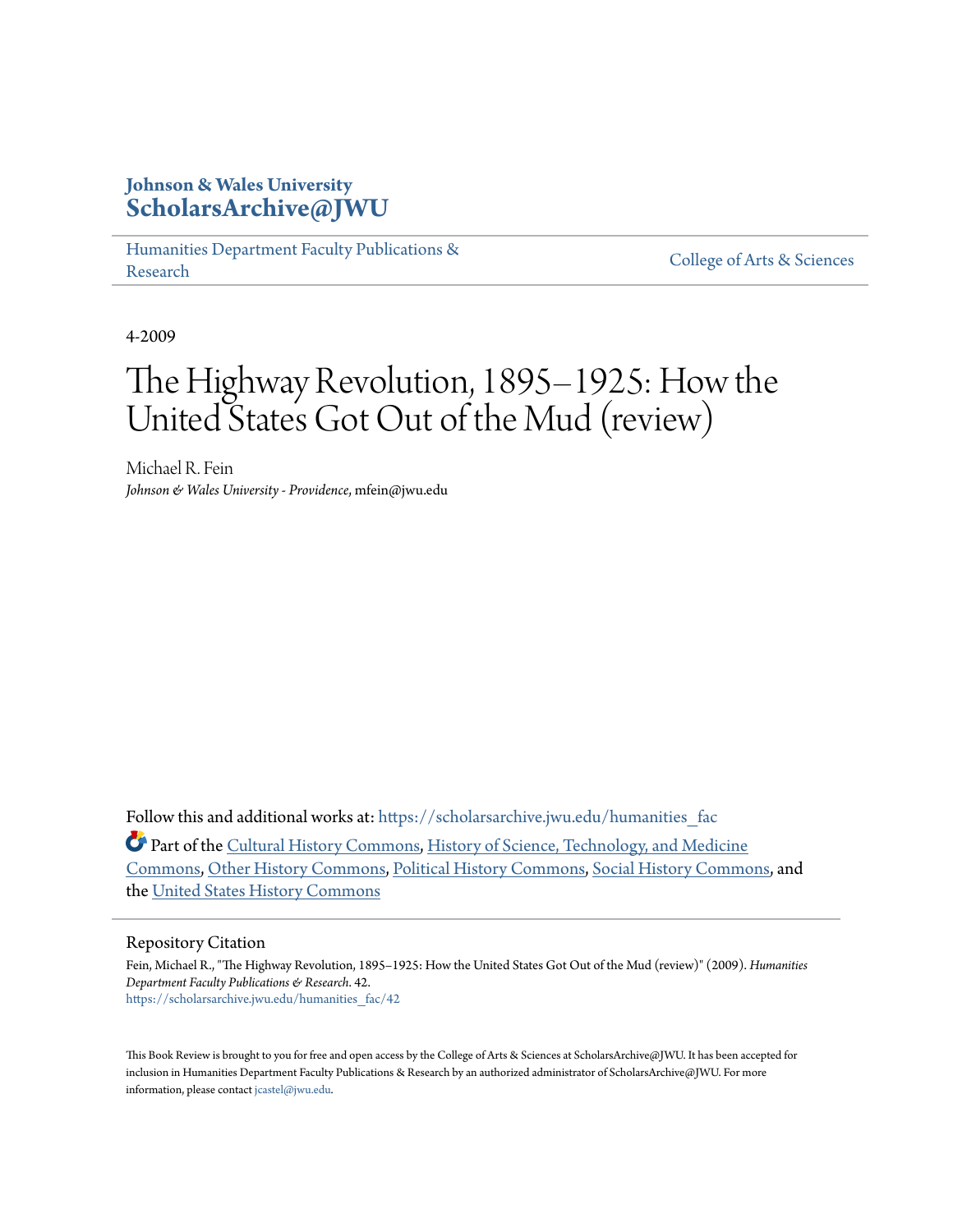### **The Highway Revolution, 1895–1925: How the United States Got Out of the Mud.**

By I. B. Holley Jr. Durham, N.C.: Carolina Academic Press, 2008. Pp. ix+204. \$40.

APRIL

2009

VOL. 50

Jr.'s father was a highway contractor in Connecticut and New York State during the early twentieth century, and a discovery of a cache of his father's business papers led him to a deeper exploration of the history of road building in the United States. Over the past quarter century, scholars have developed a rich understanding of twentieth-century transportation politics, but Holley offers something different. This text is a "muddy-boots view" of road building "at the tactical level," and it is an account that reflects the lived experience of the small-scale highway contractors who played a decisive role in the hard-surfacing of the nation's dirt roads (p. vii). The "revolution" of Holley's title, then, has as much to do with the dramatic increase in miles of paved highway between 1895 and 1925 as it does with the rapid growth of the road-building industry, the mastery of new technologies, the expansion and dissemination of engineering knowledge, and the establishment of an organizational framework that effectively channeled public revenue to myriad contracting agents.

*The Highway Revolution* is, at least in small part, family history. I. B. Holley

Drawing on extensive historical research in engineering journals, industry publications, and road-building manuals, Holley explores the multiple factors that comprised this highway revolution: finance mechanisms, emerging interest groups that sought to direct highway improvement in one direction or another, and, most important to Holley's narrative, the rise of a host of specialized machines and materials. Holley's account of the highway revolution is at its strongest when he is relating tales of technical innovation, pushed forward by highway workers seeking some labor-saving device. For instance, repeated modifications to horse-drawn drags, scrapers, graders, and dump wagons are a reminder of just how labor-intensive early road building was, and how rising interest in road improvement generated countless acts of localized experimentation with equipment.

In Holley's telling, it was the road contractor—the mostly small-scale operator who "kept his office under his hat"—who served as the nexus between newly empowered state highway commissions and emerging roadbuilding technologies, such as stone crushers, steamrollers, and steam shovels (p. 75). His father's road-building enterprise reveals the wide range of daily uncertainties that complicated contractors' efforts to pull the nation out of the mud. Most troublesome were the innumerable cost factors that were nearly impossible to predict with any accuracy: labor costs fluctuated wildly; the real cost of excavation was anyone's guess until serious digging began; reliable methods of accounting were lacking for the depreciation of the